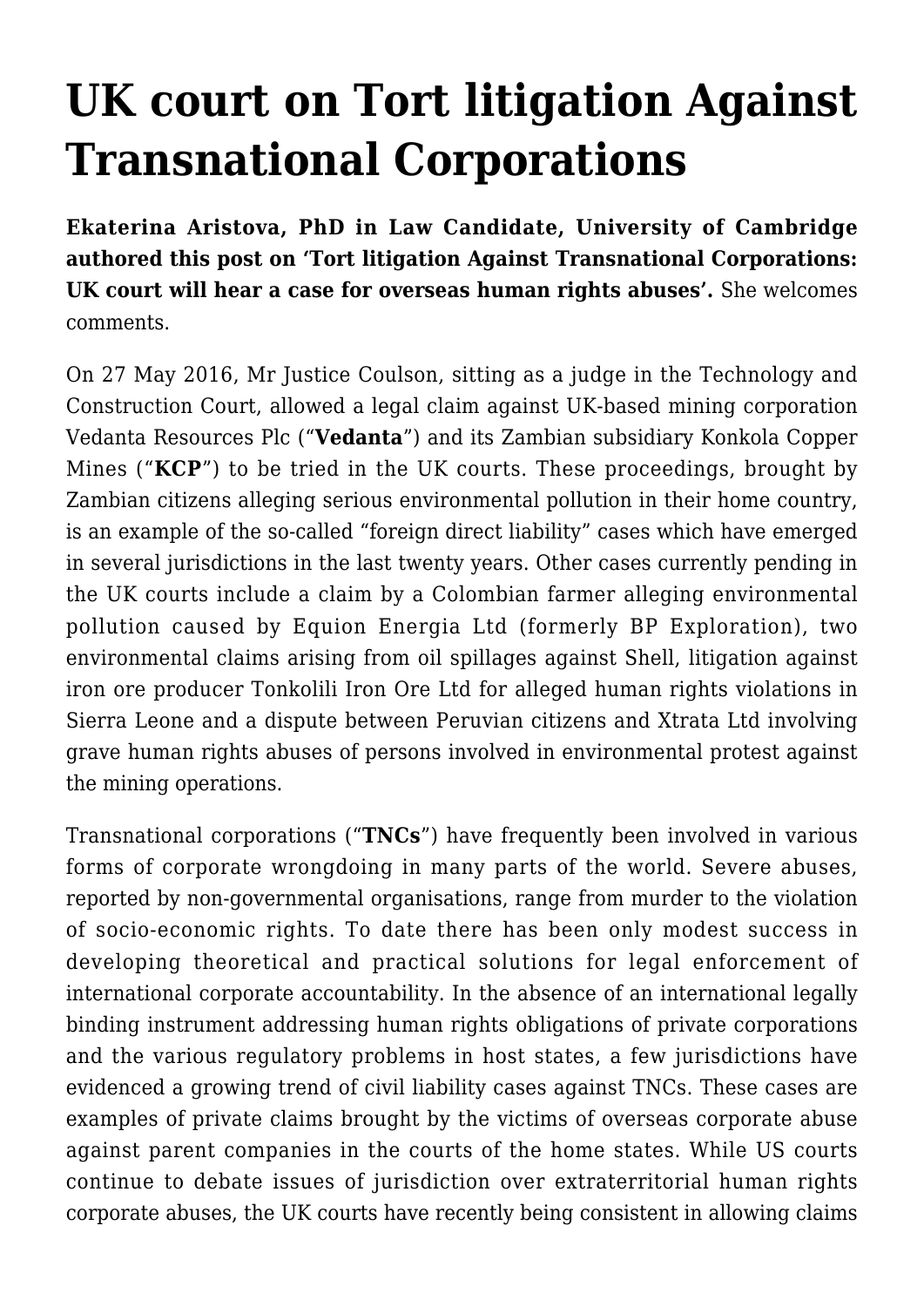against local parent companies of TNCs. The case against Vedanta is the most recent example of this trend.

### **A. Facts of the case**

On 31 July 2015, 1,826 Zambian citizens, residents of four communities in the Chingola region, commenced [proceedings](https://www.leighday.co.uk/News/2015/August-2015/Zambian-communities-sue-copper-mining-giant-in-Eng) against Vedanta and KCM in the Technology and Construction Court of the High Court of England, alleging personal injury, damage to property, loss of income, and loss of amenity and enjoyment of land. The majority of the claimants are farmers who rely on the land and local rivers as their primary source of livehood. They also rely on the local waterways as the main source of clean water for drinking, washing, bathing and irrigating farms. The claimants' communities are located close to the Nchanga Copper Mine that is operated by KCM, an indirect subsidiary of Vedanta. The mine commenced operations in 1937, but Vedanta acquired a controlling share in KCM in 2004. KCM operates a mine as a holder of a mining licence in accordance with the local legislative requirements that operations be run through a locally domiciled subsidiary. The claimants allege that from 2005 they have been suffering from pollution and environmental damage caused by the mine's operations. They allege that the discharge of harmful effluent in the waterways has endangered their livelihoods and physical, economic and social wellbeing.

In September and October 2015, both defendants applied for a declaration that the English court does not have jurisdiction to hear the claims. The defendants argued that Zambia was an appropriate forum to try the claims since it is the place where the claimants reside and where the damage is said to have occurred. In the course of a three-day [hearing](https://www.leighday.co.uk/News/News-2016/April-2016/Vedanta-Resources-challenge-jurisdiction-of-Zambia) in April 2016 both parties presented their arguments. The judgement allowing a legal claim against both defendants to be tried in England was delivered on 27 May 2016.

#### **B. Jurisdiction over the Parent Company (Vedanta)**

The claimants argued that Vedanta breached the duty of care it owed to them of ensuring that KCM's mining operations did not cause harm to the environment or local communities. The allegations are based on evidence that the parent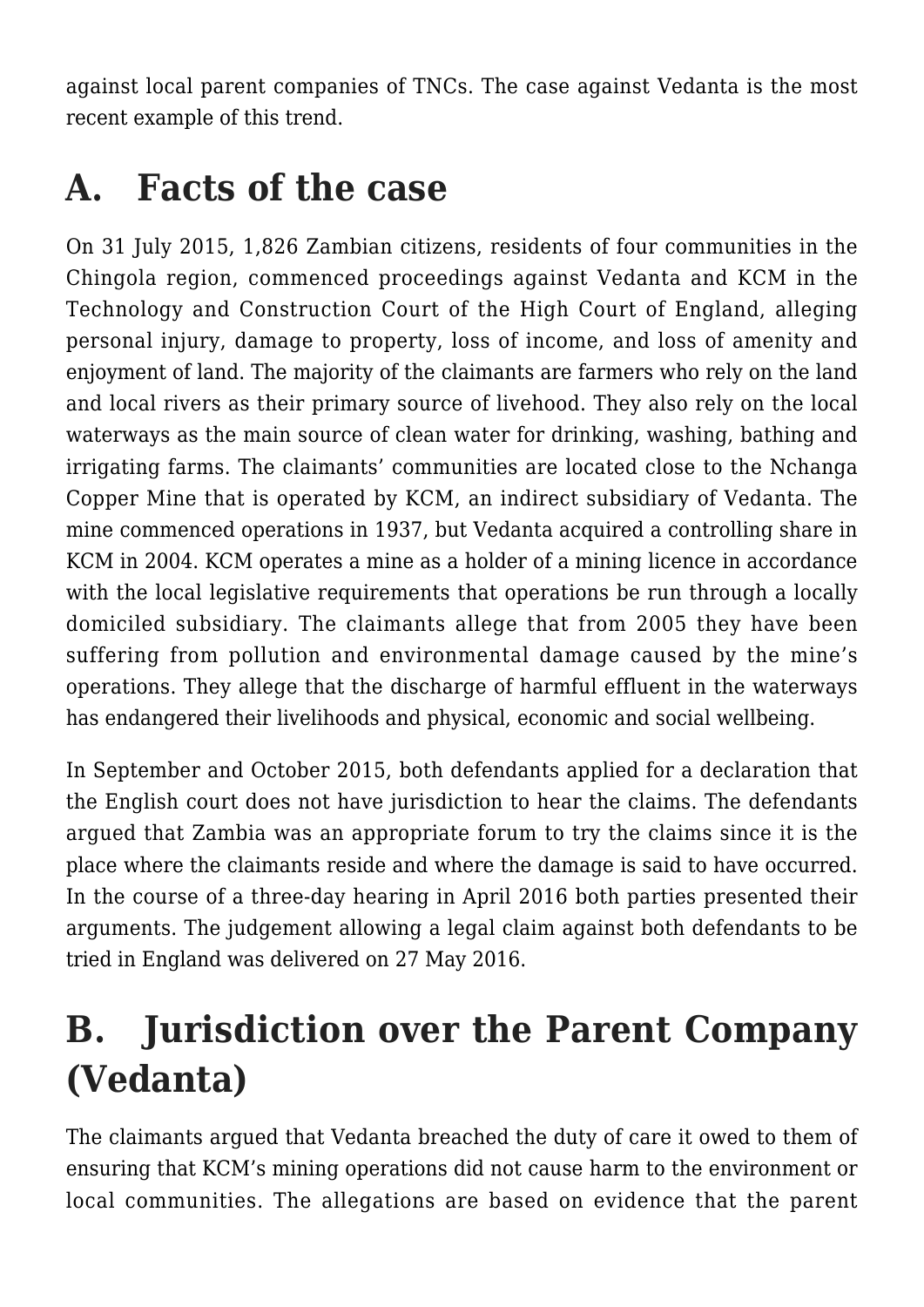company exercised a high level of control and direction over the mining operations of its subsidiary and over the subsidiary's compliance with health, safety and environmental standards (para 31). In their argument, the claimants relied on the Court of Appeal's decision in *[Chandler v Cape](http://www.bailii.org/cgi-bin/format.cgi?doc=/ew/cases/EWCA/Civ/2012/525.html&query=(chandler)+AND+(v)+AND+(cape))*[,](http://www.bailii.org/cgi-bin/format.cgi?doc=/ew/cases/EWCA/Civ/2012/525.html&query=(chandler)+AND+(v)+AND+(cape)) which recognised the possibility of parent company responsibility for injuries of its subsidiary's employee and set a test for the establishment of the parent company's duty of care. Based on their submission on the breach of the duty of care by Vedanta, the claimants argued that the English court has jurisdiction over the parent company "as of right" by virtue of Article 4 of the Brussels I Regulation recast ("**Brussels I**"). Vedanta claimed that the court should apply the *forum non conveniens* argument and stay proceedings in favour of Zambia. Furthermore, the parent company claimed that a case against Vedanta is "a device in order to ensure that the real claim, against, KCM, is litigated in the United Kingdom rather than in Zambia" (para 51). Finally, the parent company sought to establish that there is either no real issue between Vedanta and claimants or, alternatively, the claim is weak and it should impact court's decision on the jurisdiction over the case (para 52).

The judicial response to the arguments of the parties was straightforward and explicit. It was held that Article 4 provided clear grounds to sue Vedanta as a UKdomiciled company in the UK (para 53). Mr Justice Coulson placed considerable weight on the decision of the Court of Justice of European Union ("**CJEU**") in *[Owusu v Jackson](http://curia.europa.eu/juris/liste.jsf?language=en&num=C-281/02)* preventing UK courts from declining jurisdiction on the basis of the *forum non conveniens,* when the defendant is domiciled in the UK. In the view of the judge the different facts of the present case and any criticism of CJEU's reasoning did not make *Owusu* judgement less binding (para 71). Finally, the judge considered the claimants' arguments on the overall control exercised by Vedanta over Zambian mining operations and ruled that there is a real issue to be tried between the claimants and Vedanta (para 77). It was recognised that, although the claimants' argument against Vedanta was a challenging one, the pleadings set out a careful and detailed case on the breach of duty of care which was already supported by some evidence (para 128).

#### **C. Jurisdiction over the foreign**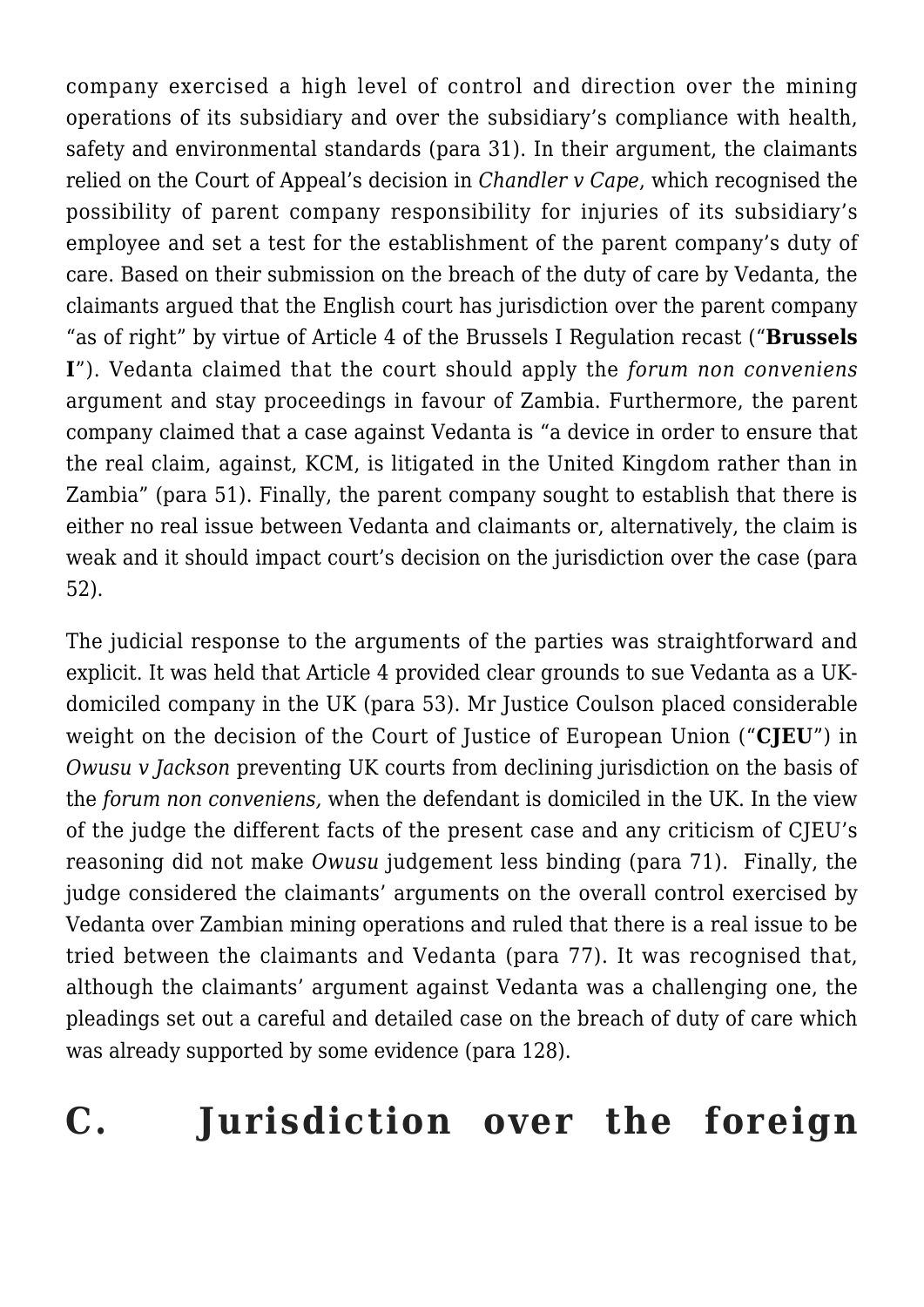## **subsidiary (KCM)**

KCM also challenged jurisdiction of the UK court by applying for an order setting aside service of the claim form on it out of the jurisdiction. The defendant company claimed that the entire focus of the litigation was in Zambia, and the claim against Vedanta was "an illegitimate hook being used to permit claims to be brought [in the UK] which would otherwise not be heard in the UK" (para 93). In response, the claimants argued that it was reasonable to try claims against both companies in the UK and, alternatively, the claimants would not have access to justice in Zambia (para 94).

Once again the decision of the court did not leave any ambiguity about the jurisdiction of an English court to hear the case about Zambian operations. It was first held that the claim against KCM undoubtedly had a real prospect of success (para 99). It was then established that the claim against Vedanta was arguable under both English and Zambian law (para 124). Furthermore, the judge ruled that it was reasonable for the court to try the claim against Vedanta, who, as a holding company of the group, had "the necessary financial standing to pay out any damages that are recovered" (para 146). Therefore, it was concluded that KCM was a necessary and proper party to the claim against Vedanta (para 147).

Finally, the court unconditionally established that England is the proper forum in which to bring the claim against KCM in accordance with the tests established by *[The Spiliada](http://www.bailii.org/cgi-bin/format.cgi?doc=/uk/cases/UKHL/1986/10.html&query=(spiliada))* decision and *[Connelly v RTZ](http://www.bailii.org/cgi-bin/format.cgi?doc=/uk/cases/UKHL/1997/30.html&query=(connelly)+AND+(v)+AND+(rtz))* case. The judge decided that the assessment of England as the appropriate forum should be considered in light of the claims against Vedanta (para 160). Following this conclusion, and the earlier finding of the real issue to be tried between the claimants and Vedanta, it was held that England is an appropriate place to hear the claims against two legal entities of the major international company (para 163). Moreover, it was established that the claimants would not obtain access to justice in Zambia should the trial take place there (para 184). In particular, the judge took into account evidence that the Zambian legal system is not well developed (para 176); that the vast majority of the claimants would be unable to afford legal representation (para 178); that there was an insufficient number of local lawyers able to proceed with a mass tort action of such scale (para 186); and that KCM will be likely to prolong the case (para 195).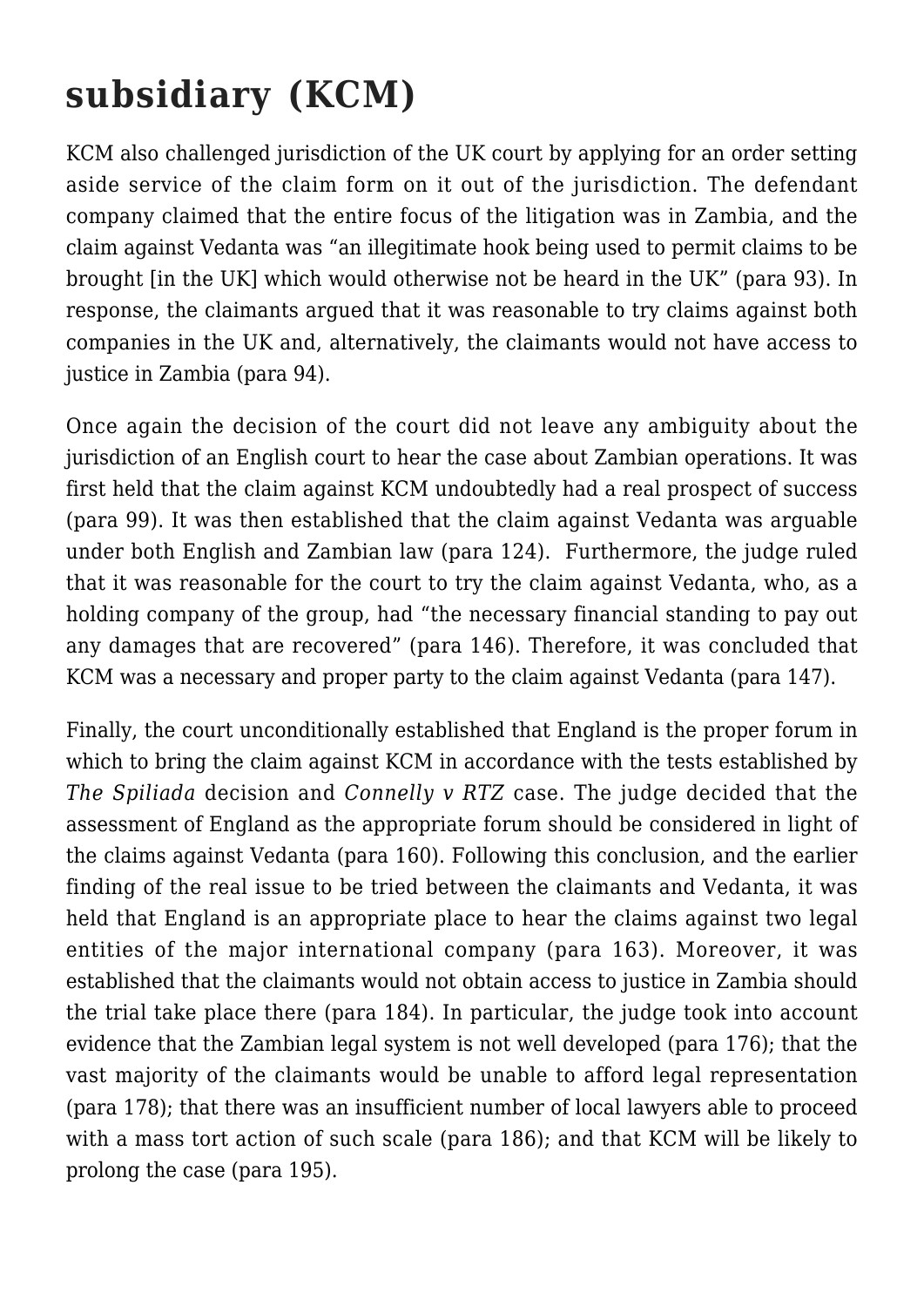## **D. Significance of the decision**

The *Vedanta* decision represents another significant achievement for foreign victims and their lawyers struggling with the jurisdictional hurdles of foreign direct liability cases in the courts of the home states. Following decisions in such cases as *Connelly v RTZ, Lubbe v Cape* and *Ngcobo v Thor Chemicals,* the present case contributes to the development of the law relating to the jurisdiction of English courts over foreign violations of human rights by UK-based TNCs. First, the decision clearly confirmed the mandatory application of Article 4 in tort litigation concerning extraterritorial abuses of TNCs. The first tort liability claims in England were intensely litigated for several years on the *forum non conveniens* issue. However, the trial judge's insistence that *Owusu* decision constitutes a binding authority for all cases involving defendants domiciled in UK, now makes it more difficult for defendant corporations to mount arguments over inadmissibility of the extraterritorial adjudicatory jurisdiction over corporate overseas activities.

Secondly, although at this stage of the proceedings the judge did not consider the case on the merits, there is nonetheless acceptance that the parent company may be held responsible for the human rights abuses committed to the members of the community at the place where the subsidiary runs its operations. The judge considered the claimants' "single enterprise" submission about Vedanta being "the real architects of the environmental pollution" (para 78). Moreover, it was recognised that the argument that "Vedanta who are making millions of pounds out of the mine, […] should be called to account […] has some force" (para 78). The acknowledgement of the economic reality of the TNCs and the decisive role of the parent corporation in the overseas operations of the subsidiary speaks in favour of the increasing awareness about the legal gaps in the international corporate accountability. However, a final determination of the liability of TNCs awaits in future decisions.

Another set of issues is raised by the court's reliance on the decision in *Chandler v Cape*. Despite the fact that the case did not have any foreign element, some [commentators](http://www.leighday.co.uk/LeighDay/media/LeighDay/documents/Corporate%20accountability/Tort-litigation-against-multinational-corporations-by-Richard-Meeran.pdf?ext=.pdf) have already concluded that the ruling may have an influence in the context of TNCs. The reasoning of Mr Justice Coulson has left no doubts that *Chandler* should be considered as an authority for the resolution of the tort liability cases involving foreign operations of UK-based parent companies. Moreover, it was once again confirmed that invoking duty of care is strategically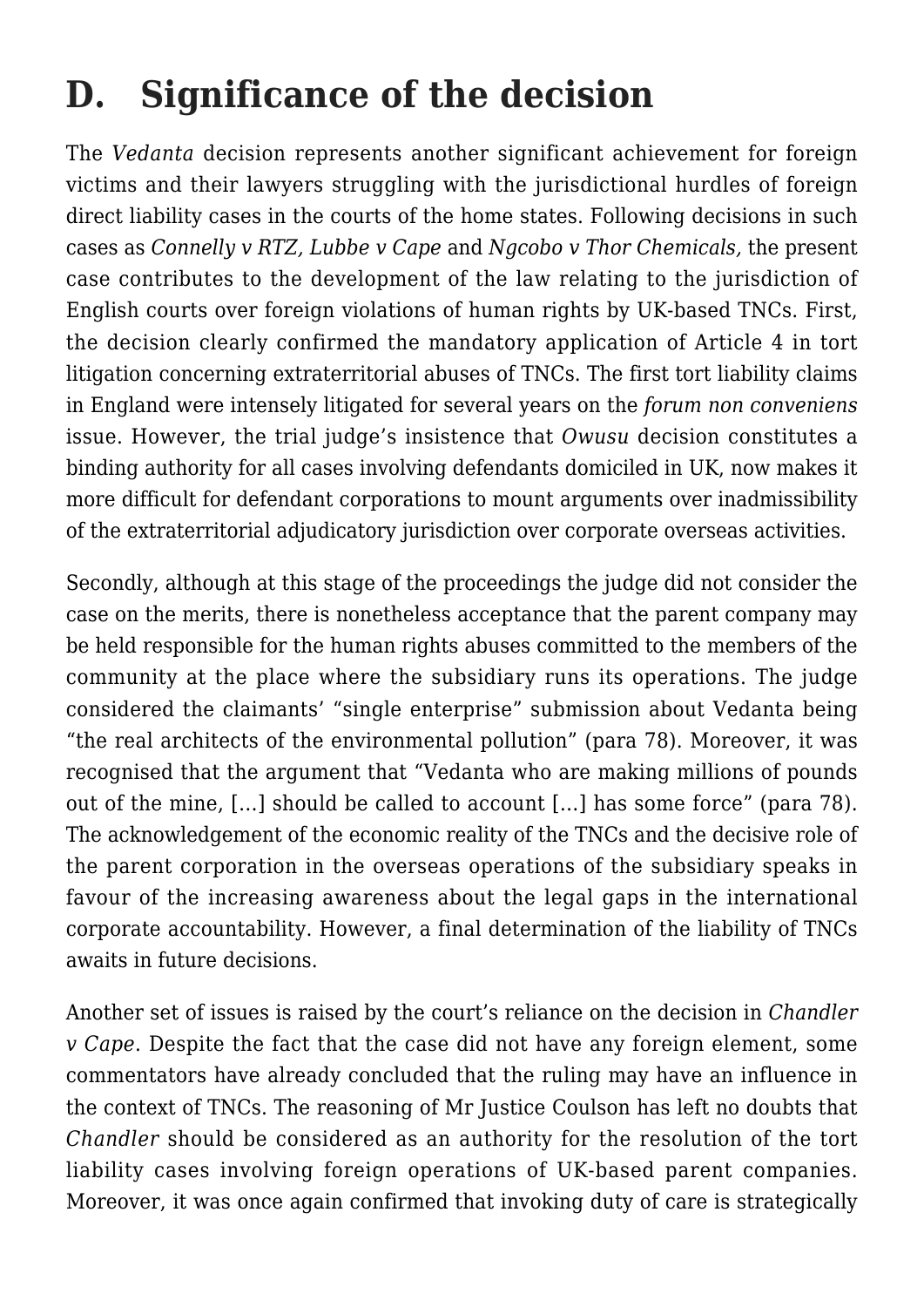beneficial for the claimants since: (1) the claim against the parent company provides the required connecting factor of the claim with the UK; and (2) framing the case through the duty of care doctrine provides a means by which the extraterritoriality concerns may be addressed. These arguments are consistent with the judge's finding that arguing breach of the duty of care by the parent company "could have a direct impact on jurisdiction grounds" (para 44). This approach and claimants' success may result in an increase in foreign direct liability cases in the UK courts.

The judgement also provides interesting material for the analysis with respect to the evaluation of the patterns of corporate behaviour in the host states and weak remedies available for the victims of abuses in their states of residence. The judge put considerable weight on the findings about KCM's financial position. Evidence submitted by the claimants provided that there was a real risk that KCM on its own would be unable to meet the claims (para 24). Indeed, undercapitalisation of the subsidiary remains a significant risk for claimants in the tort litigation against TNCs. The limited liability principle in corporate law creates an incentive for shareholders to engage in high risk projects, which plausibly have the possibility to result in moral hazard. Specifically for mass tort actions involving TNCs, the obtainment of final judgment against a subsidiary with no real assets will effectively mean losing the case. By establishing the case against the parent company, the claimants automatically target a pool of assets that would not otherwise be available were litigation to be commenced against the subsidiary in the host state. The compensational nature of the foreign direct liability claims is what makes them most valuable for the claimants

To date English courts have been consistent in treating the parent company and the subsidiaries as distinct legal entities in the context of allocating responsibility within the corporate groups. Similarly, the case law did not derogate from the [conventional](http://www.bailii.org/cgi-bin/format.cgi?doc=/uk/cases/UKHL/1896/1.html&query=(salomon)) concept of corporate legal form. However, the fact that Mr Justice Coulson considered the financial position of the subsidiary as raising "legitimate concerns" (para 82) while deciding on the jurisdiction over the parent company, coupled with the increasing number of cases against parent companies allowed in the courts of their home states, suggests that there may be a shift from the traditional approach to the nature of the corporate groups to the more realistic reflection of the economic reality of these complex structures.

Finally, the decision in *Vedanta* case to restrain from the policy judgement on the